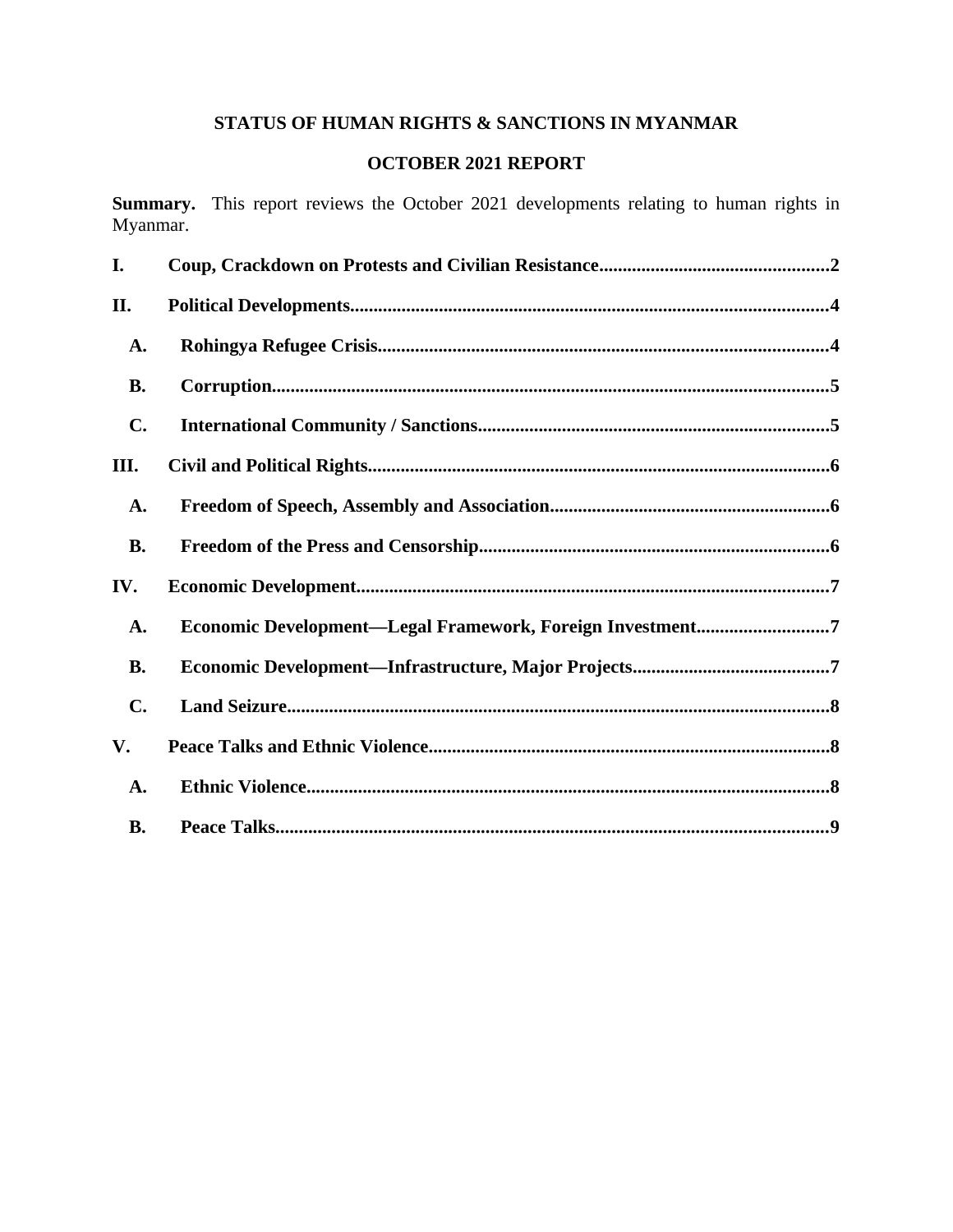#### <span id="page-1-0"></span>**I. Coup, Crackdown on Protests and Civilian Resistance**

At least 99 people, including a toddler and four senior citizens, were killed by Myanmar regime forces in September.<sup>1</sup> Their deaths push the number of people who have died at the hands of the military regime to 1,146 over the past eight months, according to the Assistance Association for Political Prisoners ("AAPP").<sup>2</sup> In September, the Myanmar military massacred civilians, including children, torched entire villages, fired randomly into homes and shelled residential areas in Kayah and Chin States and Magwe, Sagaing and Mandalay regions. $^3$  The regime claims those areas were harboring bands of civilian resistance fighters opposing the regime known as the People's Defense Forces.<sup>4</sup> Among those killed in September were nine children, the youngest of whom was one and half-years-old, detainees who were tortured to death, members and supporters of the National League for Democracy ("NLD") and three medics, according to the latest report from the AAPP.<sup>5</sup>

The Ministry of Home Affairs and Immigration of the civilian shadow government, the National Unity Government ("NUG"), reported that 1,562 soldiers were killed and 552 wounded – more than double August's death toll – in attacks by ethnic armed groups and civilian resistance fighters between September 7 and October 6.<sup>6</sup>

On September 30, the Naypyitaw People's Defense Force ("PDF") claimed responsibility for an attack on the office of the Directorate of Procurement of the Commander-in-Chief of Defense Services (Army) in Pobbarthiri Township.<sup>7</sup> A bomb planted inside a flower pot under the building's portico exploded.<sup>8</sup> Pictures from the scene show that the portico ceiling and a vehicle nearby were damaged. $9$  No one was injured.<sup>10</sup> Also on September 30, a remotely detonated bomb exploded on a shuttle bus from the Immigration Department in Naypyitaw, causing minor damage to the vehicle.<sup>11</sup> On October 6, another explosive detonated at the Myanmar Police Force's Criminal Investigation Department in Naypyitaw, wounding five policemen.<sup>12</sup> On October 17, a ward-level administrator's office in Pyinmana Township, Naypyitaw was hit by a bomb blast.<sup>13</sup> No casualties were reported.<sup>14</sup>

Ninety-six military soldiers were killed across 37 clashes between PDF forces and the military regime in a single day in Sagaing, Magwe and Tanintharyi regions on October 3.<sup>15</sup> The clashes included firefights with military troops, bombings of military convoys and raids on security outposts and military-owned businesses.<sup>16</sup> The military suffered its heaviest losses in Pale Township, Sagaing Region, where twin attacks on a military convoy in the township left 61 soldiers dead.<sup>17</sup>

Over 40 military troops were reportedly killed and another 30 injured on October 5 in an ambush by civilian resistance fighters in Gangaw Township, Magwe Region, according to the Yaw Defense Force ("YDF").<sup>18</sup> A statement by the YDF said that its civilian resistance fighters were able to escape the scene.<sup>19</sup> Another military convoy of around 18 vehicles was also ambushed on October 5 on the Gangaw-Kale Highway.<sup>20</sup> The convoy was travelling from Kale Township in Sagaing Region to Gangaw.<sup>21</sup>

Civilian resistance fighters clashed with around 100 military troops on October 6 in Mingin Township, Sagaing Region, according to the township PDF.<sup>22</sup> The clash followed regime raids on five villages in Mingin on October 5.<sup>23</sup> Heavy rain forced the Mingin-PDF to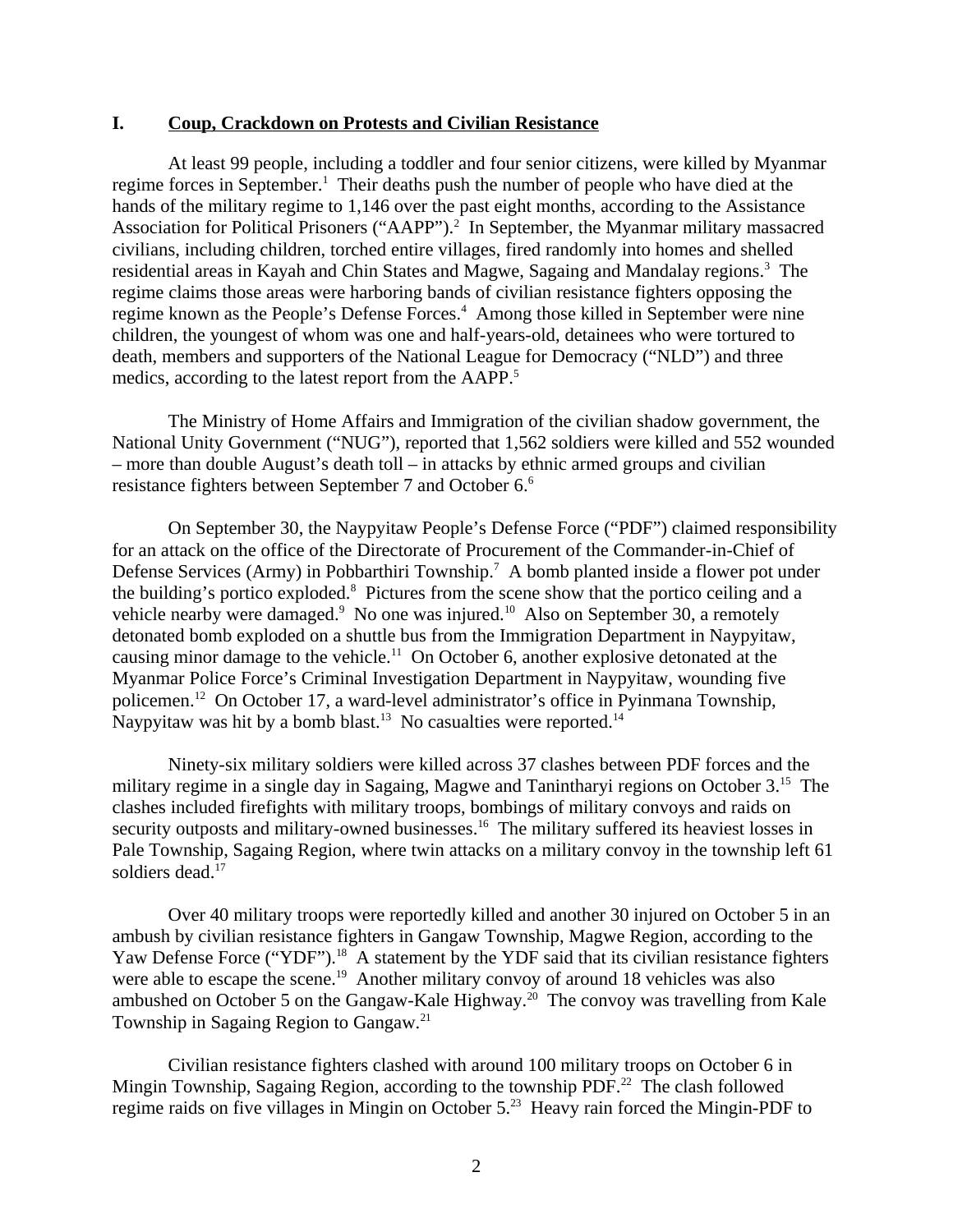wait until October 6 before confronting the military soldiers, said the leader of the Mingin-PDF.<sup>24</sup> One civilian resistance fighter was injured by military shelling.<sup>25</sup> Over 3,000 people were forced to flee their villages following the military raids on October 5.<sup>26</sup>

Around 90 military soldiers were reportedly killed during intense clashes with civilian resistance fighters in Sagaing and Magwe regions and Kayah State on October 9 and 10.<sup>27</sup> A further approximately 50 soldiers were reportedly killed between October 13 and 15 in clashes with civilian resistance fighters in Mandalay, Sagaing, Yangon Regions and Kayah State.<sup>28</sup>

The Myanmar military has deployed at least four battalions of reinforcements – around 3,000 soldiers – to the country's most restive regions to conduct clearance operations against civilian resistance forces, according to local civilian armed groups and a source close to the military.<sup>29</sup> The influx of troops comes after the equivalent of two infantry battalions of military soldiers being killed in Sagaing, Magwe and Chin State in the last four months alone.<sup>30</sup> Between June and September, 1,512 regime troops died in fighting with civilian resistance forces in those areas, according to the NUG.<sup>31</sup>

At least a dozen bombs detonated in Yangon over the weekend of October 9 and 10 during Min Aung Hlaing's visit to the city to urge authorities to implement serious security measures.<sup>32</sup> A naval base, police stations, a court and other regime targets were attacked with remote-controlled bombs and other explosives in at least eight townships in Yangon.<sup>33</sup> On October 10, he told cabinet members of the Yangon Regional Government that they should find ways to implement preventive measures against attacks so as "not to cause further similar cases of loss of life."<sup>34</sup>

Myanmar regime forces arrested around 25 residents of Meiktila in Mandalay Region, following a bomb attack on a military truck on October 25 that killed one policeman and left another four seriously injured.<sup>35</sup> The bomb blast in downtown Meiktila took place after a march by regime supporters.<sup>36</sup> Two men on a motorbike threw a bomb into the military truck.<sup>37</sup> A local civilian resistance force, the Zero Army, claimed responsibility for the attack.<sup>38</sup> Immediately after the incident, military forces opened fire randomly, blocked all roads and arrested five people.<sup>39</sup>

Over 100 local administrators in Sagaing, Magwe and Yangon regions have quit working for the military regime in recent weeks, fearing for their lives and the safety of their families amid clashes between Myanmar's military and civilian resistance fighters.<sup>40</sup> The resignations follow a spike in attacks, many causing casualties, on military forces by PDF groups across the country since the NUG declared the start of a people's defensive war against the regime on September 7. Since late March, administration offices in villages, wards and townships have been torched and bombed by civilian resistance groups to prevent the regime from governing the country.<sup>41</sup> Military-appointed ward and village administrators and informants have also been stabbed to death or shot dead at point-blank range for collaborating with the regime.<sup>42</sup>

A group of defectors from the Myanmar military has called for the removal of coup leader Senior General Min Aung Hlaing and his fellow generals from their posts for committing high treason.<sup>43</sup> People's Soldiers, a group formed by troops who have defected from the military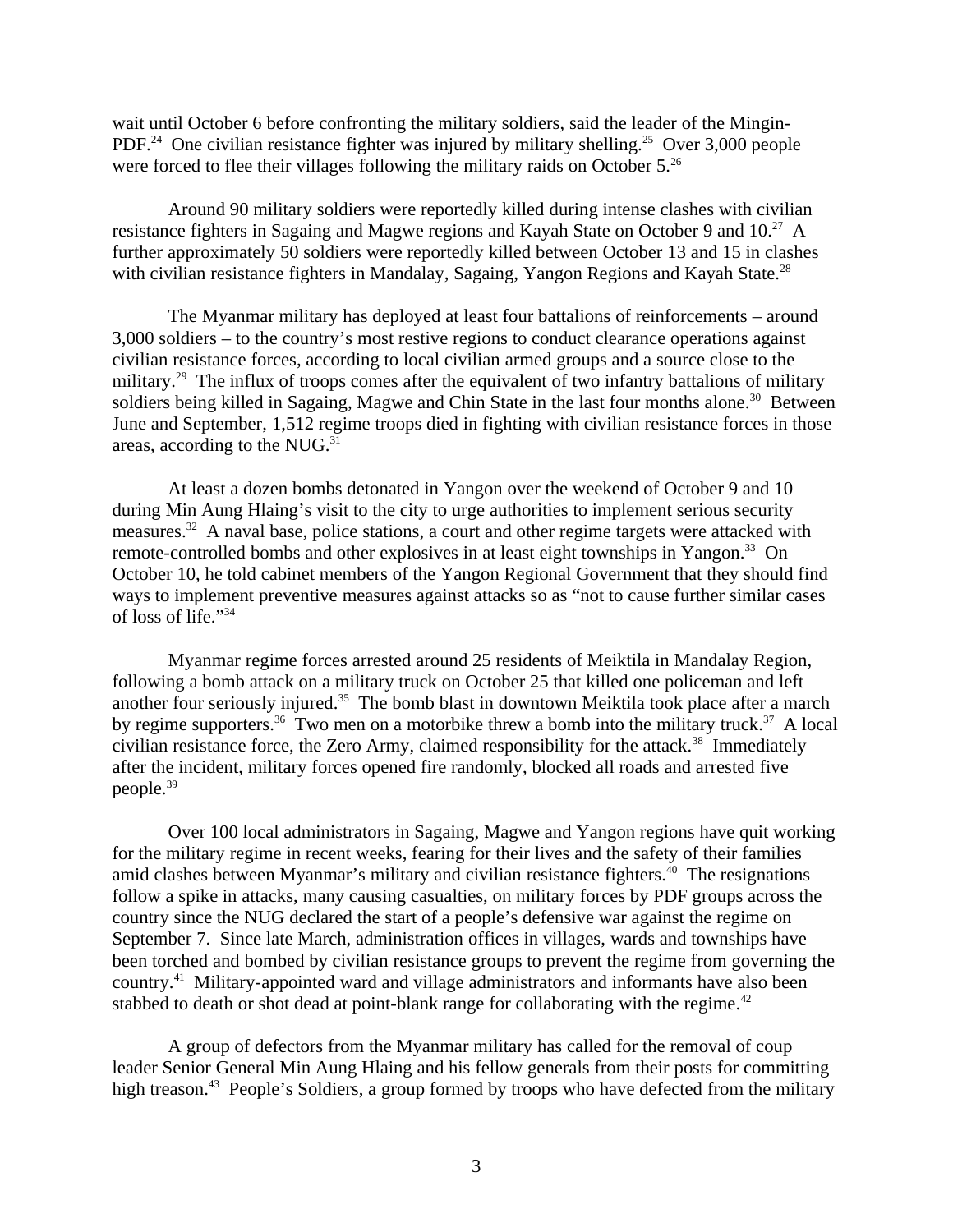to support the resistance against the regime, said in a statement that the generals had committed treason and breached military law by trying to force President Win Myint to resign on the morning of the February 1 coup.<sup>44</sup> President Win Myint, who has been detained since the coup, testified in court that two generals tried to force him to resign from his position on the grounds of "ill health."<sup>45</sup> The President refused to resign, despite being warned that "harm" would come to him if he didn't step down.<sup>46</sup>

Myanmar's detained State Counselor Aung San Suu Kyi and President Win Myint have pleaded not guilty to breaching COVID-19 rules during the 2020 election campaign.<sup>47</sup> Both were charged under Article 25 of the Natural Disaster Management Law on October 11 for allegedly violating coronavirus restrictions while campaigning for the NLD, according to their legal team.<sup>48</sup> The charge carries up to three years in prison.<sup>49</sup>

Myanmar's military regime released over 1,300 people jailed for participating in anticoup protests on October 18, while also freeing more than 4,300 detainees who were facing charges for their anti-regime activism.<sup>50</sup> The amnesty came after coup chief Senior General Min Aung Hlaing was excluded from an annual Association of Southeast Asian Nations ("ASEAN") leaders' summit.<sup>51</sup> Min Aung Hlaing was barred from the summit for failing to fulfill promises made to ASEAN of engaging in dialogue with the junta's opponents and de-escalating the violence in Myanmar.<sup>52</sup> The approximately 5,600 people freed were warned that if they are rearrested they will have to serve the rest of their original sentences, as well as any new sentence.<sup>53</sup> At least 110 people, including rock singer Ito, NLD members and anti-regime protesters across the country, have been re-arrested by the military regime immediately after being released on October 18.<sup>54</sup>

An engineering student, Ko Lin Paing Soe, who led anti-regime protests in Naypyitaw and Mandalay died in military custody.<sup>55</sup> A friend of the student said Ko Lin Paing Soe was tortured because of his Buddhist Gurkha ethnicity and died in custody.<sup>56</sup>

Myanmar democracy activist Ko Kyaw Min Yu, better known as Ko Jimmy, one of the leaders of the 88 Generation Students Group, has been hospitalized in critical condition with a severe head injury after his arrest by the military regime in an overnight raid on October 23 in Yangon, according to his wife.<sup>57</sup> Ko Jimmy was added to the regime's wanted list at the same time as his comrade Min Ko Naing, another leader of the 88 Generation Students Group, for their anti-regime activism, which began just days after the February coup.<sup>58</sup>

### **II. Political Developments**

### <span id="page-3-1"></span><span id="page-3-0"></span>**A. Rohingya Refugee Crisis**

On September 29, Mohib Ullah, a well-known advocate for the Rohingya and former chairman of the Arakan Rohingya Society for Peace and Human Rights, was killed by two unknown assailants in his office at a Rohingya refugee camp in Bangladesh.<sup>59</sup> Ullah had spent years working with the Rohingya community to document the Rohingya deaths caused by Myanmar's military in the hopes of a future genocide trial.<sup>60</sup> While the attackers' motives are currently unknown, Ullah's brother, Habib Ullah, accused the Arakan Rohingya Salvation Army, a Muslim armed group active around the border with Bangladesh, of carrying out the attack.<sup>61</sup>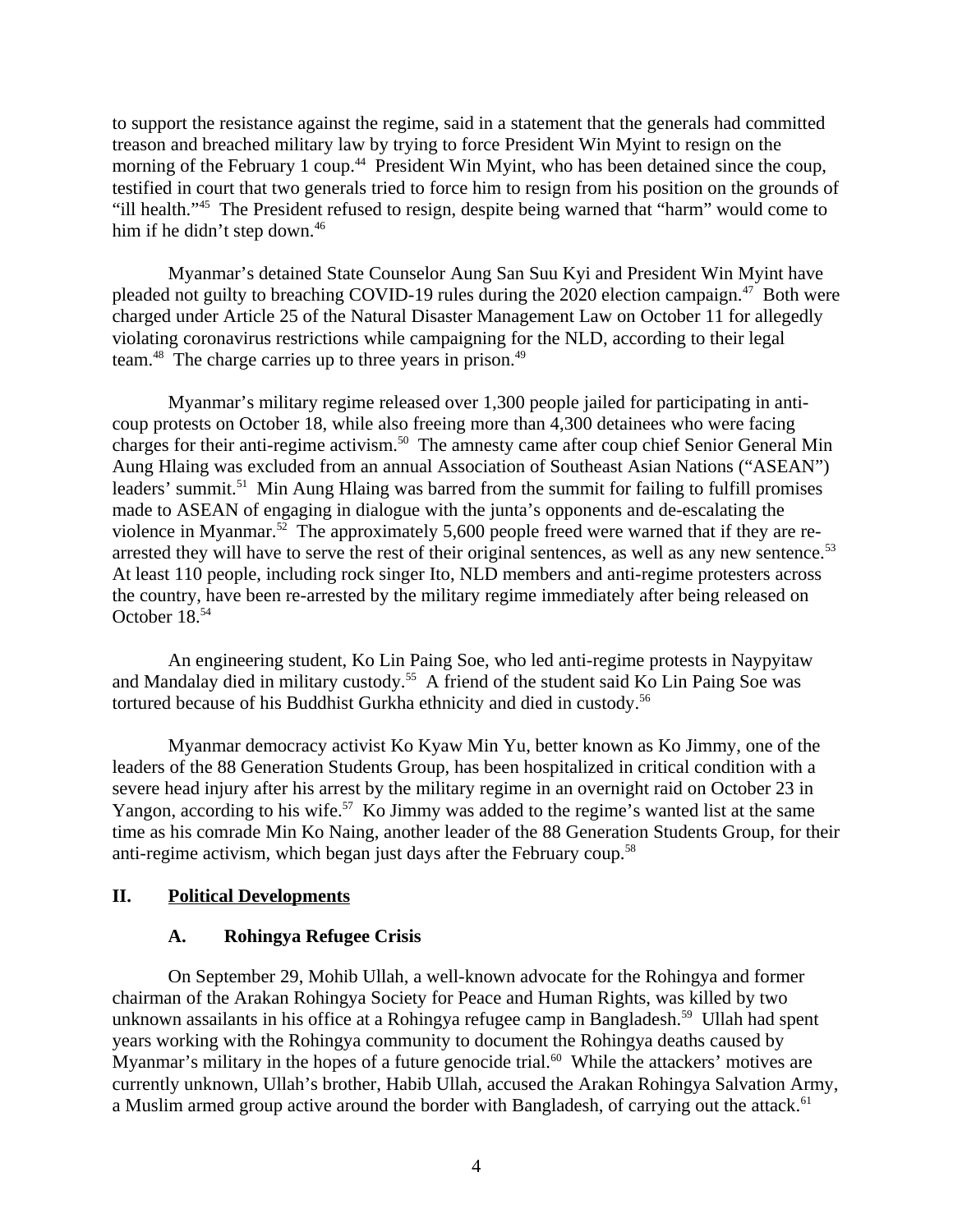In response to the killing of Ullah, the Bangladeshi police have begun to crack down on criminal activity in the Rohingya refugee camps around  $\cos$ 's Bazar.<sup>62</sup> Nearly 40 Rohingya refugees have been arrested, primarily for involvement with illegal weapons and drugs.<sup>63</sup> Law enforcement has generally been scant or nonexistent in the refugee camps, and criminal gangs and armed groups have long been active there. $64$  The Bangladeshi government is hoping to curb this trend by increasing the number of law enforcement officers present in the camps and establishing a hotline for Rohingya refugees to report criminal activity to Bangladeshi authorities.  $65$ 

On October 9, the United Nations High Commissioner for Refugees ("UNHCR") announced that an agreement had been reached with the government of Bangladesh that would allow the agency access to the remote island of Bhasan Char. $^{66}$  Bangladesh began moving Rohingya refugees to the previously uninhabited island in December 2020 despite the island's remoteness and vulnerability to extreme weather events.<sup>67</sup>

### <span id="page-4-1"></span>**B. Corruption**

Detained State Counselor Aung San Suu Kyi has denied bribery allegations by the military regime.<sup>68</sup> Aung San Suu Kyi's denial came after Phyo Min Thein, a detained Yangon Chief Minister, testified in court that Aung San Suu Kyi accepted USD\$600,000 and 11.4kg of gold as a bribe. $69$ 

Nyi Pu, a deposed Chief Minister of Rakhine State, and two other Rakhine ministers have appeared in court to face corruption charges.<sup>70</sup> Nyi Pu, Kyaw Aye Thein and Aung Kyaw Zan are alleged to have violated anti-corruption laws in connection with a permit granted to a clothing factory.<sup>71</sup> Nyi Pu and an another state minister Min Aung were previously convicted of sedition charges and sentenced to two years in prison and will face the new corruption charges while imprisoned.<sup>72</sup>

The military regime filed new corruption charges against the Magway Chief Minister, Dr. Aung Moe Nyo, the Magway Minister for Social Welfare, Dr. Khin Maung Aye, and the Magway Minister for Transportation and Construction, Tin New  $\Omega$ o.<sup>73</sup> The charges relate to a contract granted for the construction of a Magway college.<sup>74</sup> Dr. Aung Moe Nyo had been previously charged with corruption in connection with land granted to a gas company and has also been convicted of incitement.<sup>75</sup>

## <span id="page-4-0"></span>**C. International Community / Sanctions**

Amid reports of thousands of troops massing in northern Myanmar, the United Nations ("UN") said that it fears an even greater human rights catastrophe in Myanmar, with the UN Special Rapporteur warning that "[w]e should all be prepared, as the people in this part of Myanmar are prepared, for even more mass atrocity crimes."<sup>76</sup> In addition, the UN also indicated that the junta had likely engaged in crimes against humanity and war crimes. $77$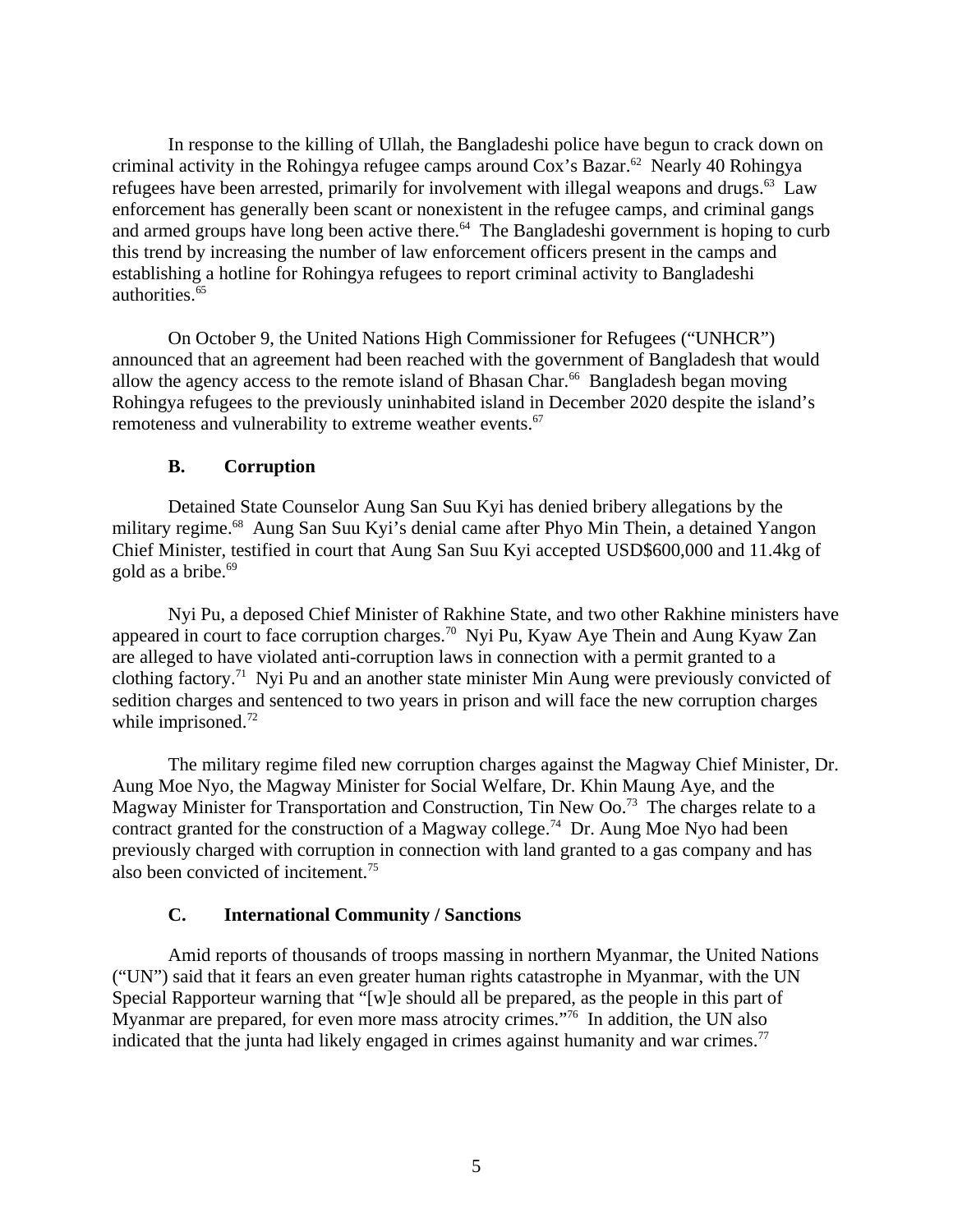On October 31, the United States condemned the junta for "abhorrent attacks" in Chin State, with reports stating that junta security forces committed human rights violations, shelled the town of Thantlang and destroyed more than 100 homes as well as Christian churches.<sup>78</sup>

The junta labeled the UN's latest rights report as an "incitement to violence" and accused the UN of interfering in its internal affairs.<sup>79</sup> After the European Union voted to recognize the NUG, the junta also slammed the UN, foreign diplomats and legislators and international organizations for supporting the  $NUG$ .<sup>80</sup>

The junta military regime was excluded from the ASEAN summit as a result of the junta failing to implement agreed upon steps to resolve the political crisis.<sup>81</sup> The junta similarly was not invited to the G7-ASEAN summit, which was hosted by the UK.<sup>82</sup> At the G7-ASEAN summit, U.S. President Biden denounced the military coup and the violence in Myanmar, calling upon the junta to immediately end the violence, release those who are unjustly detained and restore Myanmar's path to democracy.<sup>83</sup>

ASEAN Parliamentarians for Human Rights, a group made up of elected lawmakers from ASEAN countries, called on ASEAN to engage with the NUG and to take concrete action in an effort to resolve the crisis in Myanmar during the summit from October 26 and October 28.<sup>84</sup>

On October 25, Noeleen Heyzer, a Singaporean who previously served as the UN Under-Secretary-General, was appointed as the new UN Special Envoy for Myanmar.<sup>85</sup> The outgoing UN special envoy on Myanmar warned that the chance to return to democracy in Myanmar is disappearing and described the current state in Myanmar as an "internal armed conflict."<sup>86</sup>

The U.S. and Singapore held discussions on how the two countries could partner effectively to cut off Myanmar's financial lifelines and put greater pressure on the junta. $87$ Singapore is one of the preferred destinations for the junta's rulers and their affiliates, seeking medical treatment, vacations or Singaporean bank accounts.<sup>88</sup>

### **III. Civil and Political Rights**

## <span id="page-5-2"></span><span id="page-5-1"></span>**A. Freedom of Speech, Assembly and Association**

On October 7, ousted Rakhine State Chief Minister Nyi Pu was sentenced to two years in prison with labor for sedition.<sup>89</sup> Nyi Pu was charged with sedition under the Penal Code soon after the February 1 coup, along with other senior NLD leaders.<sup>90</sup>

### <span id="page-5-0"></span>**B. Freedom of the Press and Censorship**

On October 15, the military regime imposed a gag order on the head lawyer representing detained State Counselor Aung San Suu Kyi in her trial, preventing the lawyer from speaking to the media, foreign diplomats and international organizations about Aung San Suu Kyi's testimony.<sup>91</sup> Because this testimony includes Aung San Suu Kyi's accounting of President Win Myint's conversations with the military during the coup, legal experts speculate that the regime imposed the gag order to prevent the press from reporting on these likely unsavory conversations.<sup>92</sup> Over the next several days, four other members of Aung San Suu Kyi's legal team were barred from speaking to the public about her testimonies.<sup>93</sup> As a result, when Aung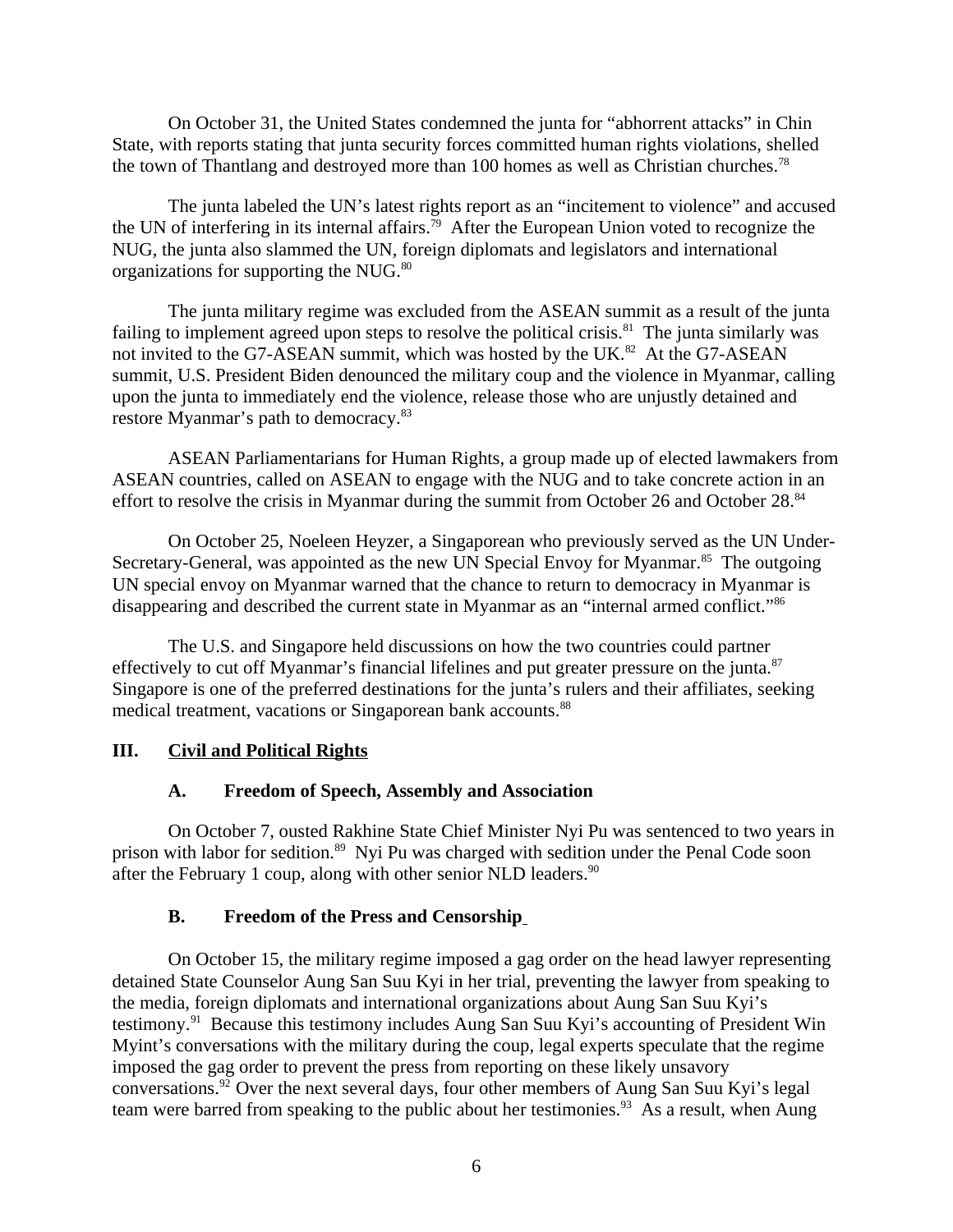San Suu Kyi testified on October 26 about the former president's communications with the junta, no one on her side of the case was allowed to speak to the press.<sup>94</sup>

The military regime alleges that statements to the press about Aung San Suu Kyi's testimony could cause "harassment or hurting … or disturbance to the public," which, in their view, justifies the censorship of all of Aung San Suu Kyi's lawyers under Rule 144 of Myanmar's Code of Criminal Procedure.<sup>95</sup> However, legal advisor Khin Maung Myint argues that the gag order is a misapplication of Rule 144 and calls it, "totally unacceptable under the principles of the judicial system" and "a very disgraceful and ugly act."<sup>96</sup>

After being "violently arrested" then "interrogated, tortured and also forced to labor in prison," around a dozen journalists were released from detention by the regime. $97$  The releases were part of the general amnesty offered to around 5,600 protesters on October 18, shortly after ASEAN disinvited the military government from attending the October summit.<sup>98</sup> The initial arrests of the journalists occurred when they livestreamed and reported on junta officers committing violence against protesters.<sup>99</sup> At least seven Myanmar media outlets have had their licenses revoked since the military took power on February 1 and more than 100 journalists have been arrested. About half of the arrested journalists are still being detained and facing trial.<sup>100</sup>

On November 3, Danny Fenster, a *Frontier Myanmar* editor who has spent 164 days in custody after being arrested at Yangon International Airport, was denied bail and a new charge was added to his case. $101$ 

### **IV. Economic Development**

## <span id="page-6-2"></span><span id="page-6-1"></span>**A. Economic Development—Legal Framework, Foreign Investment**

British American Tobacco, a London-based multinational company that manufactured and sold London and Lucky Strike cigarettes in Myanmar, has ceased operations in the country, becoming the latest international company to leave since the February coup.<sup>102</sup>

Two Chinese-backed liquefied natural gas power plants in Yangon revealed that they halted operations in July as they have become financially unsustainable, signaling that Myanmar's commercial capital could be in for more frequent blackouts.<sup>103</sup> According to sources from the military-controlled Ministry of Electricity and Energy, the decision was primarily a result of an increase in LNG prices in the international market, the depreciation of the kyat against the U.S. dollar, a decline in electricity demand and the regime's inability to pay electricity suppliers.

Myanmar's military regime confirmed that it asked executives from the Norwegian telecommunications company Telenor not to leave Myanmar pending the authorities' approval of the company's deal to sell its operations in the country.<sup>104</sup>

### <span id="page-6-0"></span>**B. Economic Development—Infrastructure, Major Projects**

The Myanmar regime plans to create a public recreation area alongside the walls of Mandalay Palace in Myanmar's former royal capital.<sup>105</sup> The project reportedly includes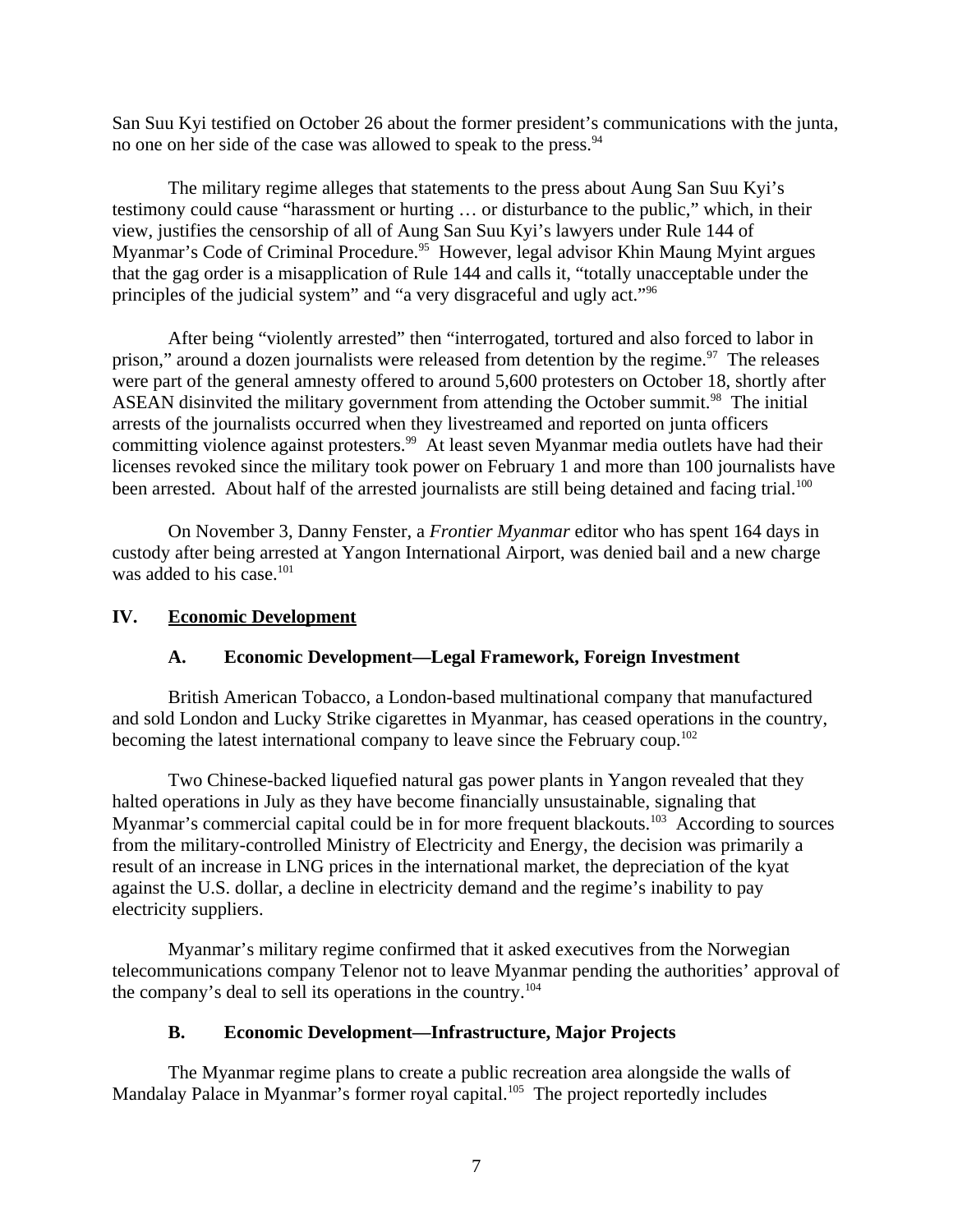playgrounds, a car park and landscaping with non-indigenous plants, all to be built alongside the palace's walls and moat.<sup>106</sup> Work on the park began earlier October, despite the fact that the palace is Mandalay's landmark building.<sup>107</sup> Local conservationists have objected to the new construction in Mandalay's cultural zone, saying that the project will obstruct views of the palace walls and moat, as well as have a negative impact on the structure itself.<sup>108</sup>

On October 27, India's Adani Ports and Special Economic Zone Limited said it would withdraw its investment in the military-owned Ahlone Port by June next year.<sup>109</sup> The original plan was to build a container terminal in Myanmar's commercial capital, Yangon. Adani was granted permission by the Myanmar Investment Commission in April 2019 to develop, operate and maintain Ahlone International Port Terminal 2 on 54 acres (21.85 hectares) of land, with a 630-meter (2,067-foot) jetty owned by the Myanmar Economic Corporation, which is one of the two military-controlled conglomerates sanctioned by the U.S. following the February 1 military coup.<sup>110</sup>

## <span id="page-7-2"></span>**C. Land Seizure**

Following a recent order of the military regime, more than 1,000 houses of alleged squatters were "forcibly removed" from land along the Yangon-Pathein highway in Hlaingtharyar Township on October 28.<sup>111</sup> Various forms of heavy trucks, including "bulldozers, riot control vehicles, prisoner transport vehicles, military trucks, police cars and municipal trucks" were used in the removal.  $112$ 

### **V. Peace Talks and Ethnic Violence**

## <span id="page-7-1"></span><span id="page-7-0"></span>**A. Ethnic Violence**

Thousands of civilians have fled their homes in Kayah State following clashes between Karenni resistance groups and military regime troops at the village of Konethar near the state capital, Loikaw.<sup>113</sup> Fighting broke out on September 29 after Karenni resistance groups attempted to stop a military convoy from Shan State near Konethar on the Shan-Kayah border.<sup>114</sup> The military convoy reportedly consisted of at least 300 troops.<sup>115</sup> A villager said military troops fired artillery on the village on September 29 and she saw at least 10 houses hit by shells before she fled her home.<sup>116</sup> Military tensions are running high along the Shan-Kayah border and the regime has deployed hundreds of extra soldiers into Kayah State.<sup>117</sup>

Fighting on October 4 between the Restoration Council of Shan State and Shan State Progress Party in Mongkai Township in southern Shan State resulted in more than 5,000 people fleeing their homes. Four family members were hit by an artillery shell in Mongkai Township on October 5.<sup>118</sup>

On October 24, the combined Moebye People's Defense Forces and Karenni Nationalities Defense Force ambushed five military vehicles carrying around 50 regime soldiers at the entrance of Moebye in Pekon Township, Shan State.<sup>119</sup> The Moebye PDF said at least 10 regime soldiers were killed in the ambush.<sup>120</sup>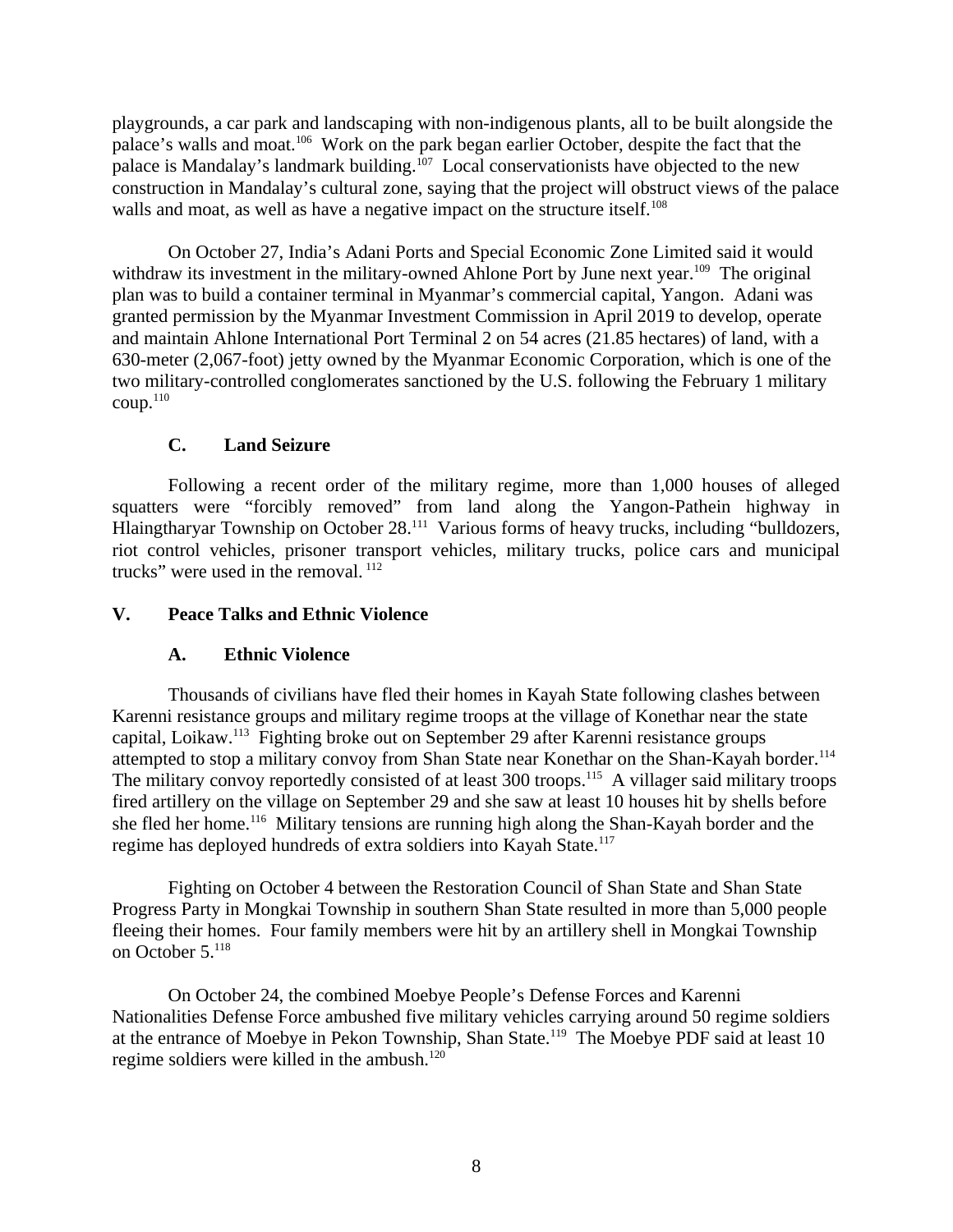According to local sources, Myanmar army units in Chin State destroyed two churches and nearly 30 homes in three villages while travelling along the Falam-Hakha road in mid-October, setting fire to the communities and leaving them empty of residents.<sup>121</sup> The villages of Rialti, Thlanrawn and Taal have reportedly seen their entire populations forced from their homes by the military's assaults. In total, more than 1,000 people have been displaced throughout these areas.<sup>122</sup>

The Chin National Front and the Chin National Defense Force ("CNDF") have intercepted and attacked a military convoy traveling from Kalay in Sagaing Region to Falam on multiple occasions in October.<sup>123</sup> A CNDF spokesperson claimed that their forces managed to destroy half of the vehicles in the convoy between Falam and Hakha and that at least four regime soldiers were killed in the ambushes. $124$ 

An October 15 report by the Chin Human Rights Organization states that throughout August and September around 100 buildings have been destroyed by the military in Sagaing and Magway regions and 100 more were destroyed in Chin State, including seven churches and a monastery.<sup>125</sup>

Amid an escalation of both armed resistance to military rule and reprisals from military forces, Myanmar army troops shelled the largely deserted western Chin State town of Thantlang on October 29, causing fires that destroyed more than 160 of the town's 2,000 homes.<sup>126</sup> The attack came after a military soldier was shot dead by the Chinland Defense Force ("CDF") after members of the local resistance group said they saw him looting a shop.<sup>127</sup> In retaliation for the killing, the regime's armed forces occupying the area shot at least 10 rounds of artillery into the town, which started fires upon exploding. <sup>128</sup> Within an hour, several troops had arrived at the location at which the soldier was killed and also began torching houses.  $^{129}$ 

#### <span id="page-8-0"></span>**B. Peace Talks**

There have been no material updates since the prior report.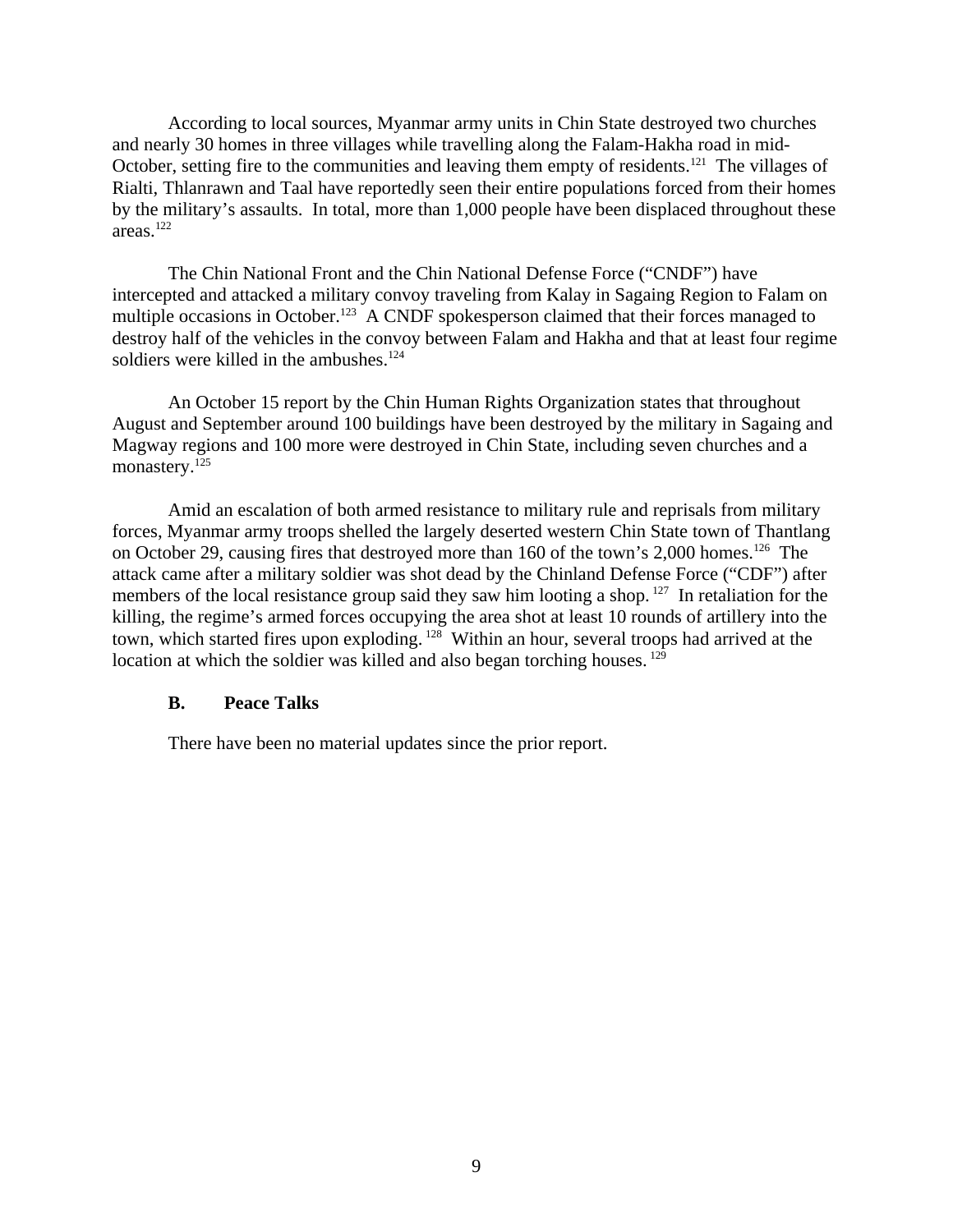<sup>1</sup> The Irrawaddy, October 1, 2021: [https://www.irrawaddy.com/news/burma/almost-100-civilians-killed-by-myanmar-junta-forces-in](https://www.irrawaddy.com/news/burma/almost-100-civilians-killed-by-myanmar-junta-forces-in-september.html)[september.html.](https://www.irrawaddy.com/news/burma/almost-100-civilians-killed-by-myanmar-junta-forces-in-september.html) 2 *Id*. 3 *Id*. 4 *Id*. 5 *Id*. <sup>6</sup> The Irrawaddy, October 8, 2021: <u>https://www.irrawaddy.com/news/burma/myanmar-junta-suffers-bloodiest-month-with-1562-</u> [soldiers-killed-nug.html.](https://www.irrawaddy.com/news/burma/myanmar-junta-suffers-bloodiest-month-with-1562-soldiers-killed-nug.html) <sup>7</sup> The Irrawaddy, October 1, 2021: <u>https://www.irrawaddy.com/news/burma/peoples-defense-force-claims-blast-at-military-office-in-</u> [myanmars-capital.html.](https://www.irrawaddy.com/news/burma/peoples-defense-force-claims-blast-at-military-office-in-myanmars-capital.html) 8 *Id*. 9 *Id*. <sup>10</sup> *Id*. <sup>11</sup> The Irrawaddy, October 6, 2021: [https://www.irrawaddy.com/news/burma/five-police-hurt-as-another-explosion-strikes-regime](https://www.irrawaddy.com/news/burma/five-police-hurt-as-another-explosion-strikes-regime-target-in-myanmars-capital.html)[target-in-myanmars-capital.html.](https://www.irrawaddy.com/news/burma/five-police-hurt-as-another-explosion-strikes-regime-target-in-myanmars-capital.html)  $\overline{\phantom{a}^{12} \, Id.}$ <sup>13</sup> The Irrawaddy, October 18, 2021: [https://www.irrawaddy.com/news/burma/myanmar-capital-hit-by-another-bomb-blast-at-local](https://www.irrawaddy.com/news/burma/myanmar-capital-hit-by-another-bomb-blast-at-local-administration-office.html)[administration-office.html.](https://www.irrawaddy.com/news/burma/myanmar-capital-hit-by-another-bomb-blast-at-local-administration-office.html)  $\overline{^{14}$  *Id*. 15 The Irrawaddy, October 4, 2021: [https://www.irrawaddy.com/news/burma/some-100-junta-troops-killed-in-a-day-in-clashes](https://www.irrawaddy.com/news/burma/some-100-junta-troops-killed-in-a-day-in-clashes-across-myanmar.html)[across-myanmar.html.](https://www.irrawaddy.com/news/burma/some-100-junta-troops-killed-in-a-day-in-clashes-across-myanmar.html)  $\overline{\phantom{a}^{16}}\phantom{a}Id.$ <sup>17</sup> *Id*. <sup>18</sup> The Irrawaddy, October 6, 2021: [https://www.irrawaddy.com/news/burma/over-40-myanmar-junta-soldiers-killed-in-ambush.html.](https://www.irrawaddy.com/news/burma/over-40-myanmar-junta-soldiers-killed-in-ambush.html) <sup>19</sup> *Id*. <sup>20</sup> *Id*. <sup>21</sup> *Id*. <sup>22</sup> The Irrawaddy, October 7, 2021: [https://www.irrawaddy.com/news/burma/myanmar-junta-troops-clash-with-civilian-resistance](https://www.irrawaddy.com/news/burma/myanmar-junta-troops-clash-with-civilian-resistance-fighters.html)[fighters.html.](https://www.irrawaddy.com/news/burma/myanmar-junta-troops-clash-with-civilian-resistance-fighters.html)  $^{23}$ *Id.* <sup>24</sup> *Id*. <sup>25</sup> *Id*. <sup>26</sup> *Id*. <sup>27</sup> The Irrawaddy, October 11, 2021: [https://www.irrawaddy.com/news/burma/some-90-myanmar-junta-soldiers-killed-during](https://www.irrawaddy.com/news/burma/some-90-myanmar-junta-soldiers-killed-during-intense-weekend-fighting.html)[intense-weekend-fighting.html.](https://www.irrawaddy.com/news/burma/some-90-myanmar-junta-soldiers-killed-during-intense-weekend-fighting.html) <sup>28</sup> The Irrawaddy, October 15, 2021: [https://www.irrawaddy.com/news/burma/50-myanmar-regime-soldiers-reported-killed-in](https://www.irrawaddy.com/news/burma/50-myanmar-regime-soldiers-reported-killed-in-clashes.html)[clashes.html.](https://www.irrawaddy.com/news/burma/50-myanmar-regime-soldiers-reported-killed-in-clashes.html) <sup>29</sup> The Irrawaddy, October 8, 2021: [https://www.irrawaddy.com/news/burma/junta-deploys-thousands-of-reinforcements-to-upper](https://www.irrawaddy.com/news/burma/junta-deploys-thousands-of-reinforcements-to-upper-myanmar-for-clearance-operations.html)[myanmar-for-clearance-operations.html.](https://www.irrawaddy.com/news/burma/junta-deploys-thousands-of-reinforcements-to-upper-myanmar-for-clearance-operations.html)  $30$   $\mathrm{Id}$ . <sup>31</sup> *Id*. <sup>32</sup> The Irrawaddy, October 11, 2021: [https://www.irrawaddy.com/news/burma/yangon-rocked-by-multiple-blasts-as-myanmar-junta](https://www.irrawaddy.com/news/burma/yangon-rocked-by-multiple-blasts-as-myanmar-junta-chief-visits-to-bolster-security-efforts.html)[chief-visits-to-bolster-security-efforts.html.](https://www.irrawaddy.com/news/burma/yangon-rocked-by-multiple-blasts-as-myanmar-junta-chief-visits-to-bolster-security-efforts.html) <sup>33</sup> *Id*. <sup>34</sup> *Id*. <sup>35</sup> The Irrawaddy, October 27, 2021: [https://www.irrawaddy.com/news/burma/civilians-arrested-by-myanmar-regime-after-bomb](https://www.irrawaddy.com/news/burma/civilians-arrested-by-myanmar-regime-after-bomb-attack.html)[attack.html.](https://www.irrawaddy.com/news/burma/civilians-arrested-by-myanmar-regime-after-bomb-attack.html) <sup>36</sup> *Id*. <sup>37</sup> *Id*. <sup>38</sup> *Id*. <sup>39</sup> *Id*. 40 The Irrawaddy, October 8, 2021: [https://www.irrawaddy.com/news/burma/local-myanmar-officials-quit-in-droves-following](https://www.irrawaddy.com/news/burma/local-myanmar-officials-quit-in-droves-following-threats-from-anti-junta-groups.html)[threats-from-anti-junta-groups.html.](https://www.irrawaddy.com/news/burma/local-myanmar-officials-quit-in-droves-following-threats-from-anti-junta-groups.html)  $\overline{41}$  *Id.* <sup>42</sup> *Id*. <sup>43</sup> The Irrawaddy, October 14, 2021: [https://www.irrawaddy.com/news/burma/myanmar-military-defectors-accuse-coup-leader-of](https://www.irrawaddy.com/news/burma/myanmar-military-defectors-accuse-coup-leader-of-high-treason.html)[high-treason.html.](https://www.irrawaddy.com/news/burma/myanmar-military-defectors-accuse-coup-leader-of-high-treason.html)  $44$   $\overline{Id}$ . <sup>45</sup> *Id*. <sup>46</sup> *Id*. <sup>47</sup> The Irrawaddy, October 11, 2021: [https://www.irrawaddy.com/news/burma/myanmars-ousted-civilian-leader-suu-kyi-and](https://www.irrawaddy.com/news/burma/myanmars-ousted-civilian-leader-suu-kyi-and-president-deny-covid-19-charges.html)[president-deny-covid-19-charges.html.](https://www.irrawaddy.com/news/burma/myanmars-ousted-civilian-leader-suu-kyi-and-president-deny-covid-19-charges.html) 48 Mizzima, October 12, 2021: [https://mizzima.com/article/aung-san-suu-kyi-win-myint-plead-not-guilty-violating-covid-19](https://mizzima.com/article/aung-san-suu-kyi-win-myint-plead-not-guilty-violating-covid-19-restrictions) [restrictions.](https://mizzima.com/article/aung-san-suu-kyi-win-myint-plead-not-guilty-violating-covid-19-restrictions) <sup>49</sup> *Id*. <sup>50</sup> The Irrawaddy, October 18, 2021: [https://www.irrawaddy.com/news/burma/myanmar-junta-releases-over-5600-anti-coup](https://www.irrawaddy.com/news/burma/myanmar-junta-releases-over-5600-anti-coup-protesters.html)[protesters.html](https://www.irrawaddy.com/news/burma/myanmar-junta-releases-over-5600-anti-coup-protesters.html) .  $51$  *Id.* <sup>52</sup> Mizzima, October 19, 2021: [https://mizzima.com/article/myanmar-free-over-5000-protesters-after-asean-snub.](https://mizzima.com/article/myanmar-free-over-5000-protesters-after-asean-snub) <sup>53</sup> *Id*.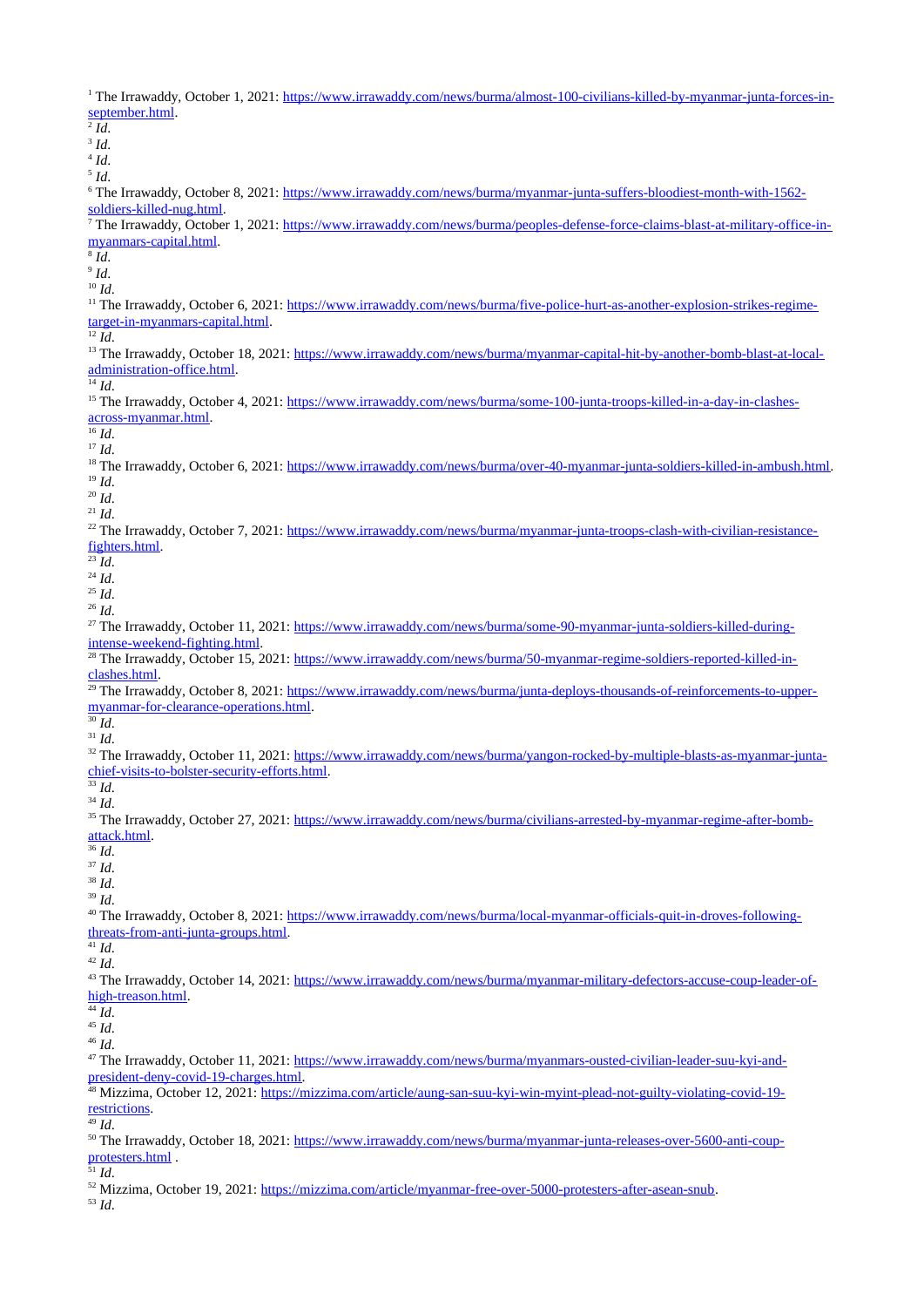54 The Irrawaddy, October 21, 2021: [https://www.irrawaddy.com/news/burma/myanmar-amnesty-ends-in-tears-as-regime-rearrests](https://www.irrawaddy.com/news/burma/myanmar-amnesty-ends-in-tears-as-regime-rearrests-political-prisoners.html)[political-prisoners.html.](https://www.irrawaddy.com/news/burma/myanmar-amnesty-ends-in-tears-as-regime-rearrests-political-prisoners.html)

<sup>55</sup> The Irrawaddy, October 19, 2021: <u>https://www.irrawaddy.com/news/burma/ethnic-minority-student-killed-in-myanmar-junta-</u> [custody.html.](https://www.irrawaddy.com/news/burma/ethnic-minority-student-killed-in-myanmar-junta-custody.html)

<sup>56</sup> *Id*.

<sup>57</sup> The Irrawaddy, October 25, 2021: [https://www.irrawaddy.com/news/burma/myanmar-activist-ko-jimmy-in-critical-condition-after](https://www.irrawaddy.com/news/burma/myanmar-activist-ko-jimmy-in-critical-condition-after-arrest-by-junta.html)[arrest-by-junta.html.](https://www.irrawaddy.com/news/burma/myanmar-activist-ko-jimmy-in-critical-condition-after-arrest-by-junta.html)

<sup>58</sup> *Id*.

<sup>59</sup> The Wall Street Journal, September 30, 2021: [https://www.wsj.com/articles/rohingya-civil-rights-leader-mohib-ullah-killed-in](https://www.wsj.com/articles/rohingya-civil-rights-leader-mohib-ullah-killed-in-bangladesh-11632993271)[bangladesh-11632993271](https://www.wsj.com/articles/rohingya-civil-rights-leader-mohib-ullah-killed-in-bangladesh-11632993271)

 $60$  The New York Times, October 2, 2021: [https://www.nytimes.com/2021/10/02/world/asia/mohib-ullah-dead.html?](https://www.nytimes.com/2021/10/02/world/asia/mohib-ullah-dead.html?searchResultPosition=1) [searchResultPosition=1](https://www.nytimes.com/2021/10/02/world/asia/mohib-ullah-dead.html?searchResultPosition=1)

 $61$  *Id.* 

 $62$  The Diplomat, October 14, 2021: [https://thediplomat.com/2021/10/after-killing-bangladesh-launches-crackdown-in-rohingya](https://thediplomat.com/2021/10/after-killing-bangladesh-launches-crackdown-in-rohingya-camps/)[camps/](https://thediplomat.com/2021/10/after-killing-bangladesh-launches-crackdown-in-rohingya-camps/)

 $\overline{63}$  *Id*.

 $64 \overline{Id}$ . <sup>65</sup> *Id*.

<sup>66</sup> The Diplomat, October 11, 2021:<https://thediplomat.com/2021/10/un-strikes-deal-for-access-to-bangladeshi-refugee-island/> <sup>67</sup> *Id*.

<sup>68</sup> The Irrawaddy, October 4, 2021: [https://www.irrawaddy.com/news/burma/myanmars-daw-aung-san-suu-kyi-says-ex-ministers](https://www.irrawaddy.com/news/burma/myanmars-daw-aung-san-suu-kyi-says-ex-ministers-bribe-claim-absurd.html)[bribe-claim-absurd.html;](https://www.irrawaddy.com/news/burma/myanmars-daw-aung-san-suu-kyi-says-ex-ministers-bribe-claim-absurd.html) *see also* The Irrawaddy, October 11, 2021: [https://www.irrawaddy.com/in-person/interview/myanmar](https://www.irrawaddy.com/in-person/interview/myanmar-regime-has-no-evidence-of-corruption-against-suu-kyi.html)[regime-has-no-evidence-of-corruption-against-suu-kyi.html.](https://www.irrawaddy.com/in-person/interview/myanmar-regime-has-no-evidence-of-corruption-against-suu-kyi.html)

<sup>69</sup> The Irrawaddy, October 4, 2021: [https://www.irrawaddy.com/news/burma/myanmars-daw-aung-san-suu-kyi-says-ex-ministers](https://www.irrawaddy.com/news/burma/myanmars-daw-aung-san-suu-kyi-says-ex-ministers-bribe-claim-absurd.html)[bribe-claim-absurd.html.](https://www.irrawaddy.com/news/burma/myanmars-daw-aung-san-suu-kyi-says-ex-ministers-bribe-claim-absurd.html)

<sup>70</sup> The Irrawaddy, October 5, 2021: [https://www.irrawaddy.com/news/burma/ousted-rakhine-state-ministers-appear-in-myanmar](https://www.irrawaddy.com/news/burma/ousted-rakhine-state-ministers-appear-in-myanmar-junta-court-on-corruption-charges.html?__cf_chl_jschl_tk__=pmd__LiPDww.SvKKeDRbDnisdGDRLeAZw0uv4TIPxRg2P2g-1635870403-0-gqNtZGzNAqWjcnBszQiR)[junta-court-on-corruption-charges.html.](https://www.irrawaddy.com/news/burma/ousted-rakhine-state-ministers-appear-in-myanmar-junta-court-on-corruption-charges.html?__cf_chl_jschl_tk__=pmd__LiPDww.SvKKeDRbDnisdGDRLeAZw0uv4TIPxRg2P2g-1635870403-0-gqNtZGzNAqWjcnBszQiR)

<sup>71</sup> *Id.*

<sup>72</sup> The Irrawaddy, October 8, 2021: [https://www.irrawaddy.com/news/burma/myanmar-junta-court-sentences-ousted-rakhine-state](https://www.irrawaddy.com/news/burma/myanmar-junta-court-sentences-ousted-rakhine-state-chief-minister-to-prison.html?__cf_chl_jschl_tk__=pmd_v8IjHHVcH8Qipcgq7CDAbx5PVM5vvcn_GDGkemDbd24-1635870824-0-gqNtZGzNApCjcnBszQil)[chief-minister-to-prison.html.](https://www.irrawaddy.com/news/burma/myanmar-junta-court-sentences-ousted-rakhine-state-chief-minister-to-prison.html?__cf_chl_jschl_tk__=pmd_v8IjHHVcH8Qipcgq7CDAbx5PVM5vvcn_GDGkemDbd24-1635870824-0-gqNtZGzNApCjcnBszQil)

<sup>73</sup> Myanmar Now, October 20, 2021: [https://www.myanmar-now.org/en/news/junta-hits-magway-region-chief-minister-with-new](https://www.myanmar-now.org/en/news/junta-hits-magway-region-chief-minister-with-new-corruption-charge)[corruption-charge.](https://www.myanmar-now.org/en/news/junta-hits-magway-region-chief-minister-with-new-corruption-charge)

<sup>74</sup> *Id.*

<sup>75</sup> *Id.*

<sup>76</sup> Mizzima, October 23, 2021: [https://mizzima.com/article/un-fears-mass-atrocity-crimes-myanmar-troops-gather-north.](https://mizzima.com/article/un-fears-mass-atrocity-crimes-myanmar-troops-gather-north) <sup>77</sup> *Id.*

<sup>78</sup> Mizzima, November 1, 2021: [https://mizzima.com/article/us-condemns-myanmar-junta-abhorrent-attacks-chin-state.](https://mizzima.com/article/us-condemns-myanmar-junta-abhorrent-attacks-chin-state)

<sup>79</sup> Mizzima, October 25, 2021: [https://mizzima.com/article/myanmar-junta-says-un-rights-report-country-incitement-violence.](https://mizzima.com/article/myanmar-junta-says-un-rights-report-country-incitement-violence)

<sup>80</sup> The Irrawaddy, October 11, 2021: [https://www.irrawaddy.com/news/burma/myanmar-junta-condemns-foreign-recognition-of](https://www.irrawaddy.com/news/burma/myanmar-junta-condemns-foreign-recognition-of-civilian-government.html)[civilian-government.html.](https://www.irrawaddy.com/news/burma/myanmar-junta-condemns-foreign-recognition-of-civilian-government.html)

81 The Irrawaddy, October 21, 2021: [https://www.irrawaddy.com/news/burma/uk-says-myanmar-junta-not-invited-to-g7-asean](https://www.irrawaddy.com/news/burma/uk-says-myanmar-junta-not-invited-to-g7-asean-ministerial-meeting.html)[ministerial-meeting.html.](https://www.irrawaddy.com/news/burma/uk-says-myanmar-junta-not-invited-to-g7-asean-ministerial-meeting.html)

<sup>82</sup> *Id.*

83 Mizzima, October 27, 2021: [https://mizzima.com/article/us-president-denounces-coup-and-horrific-violence-myanmar.](https://mizzima.com/article/us-president-denounces-coup-and-horrific-violence-myanmar)

<sup>84</sup> The Irrawaddy, October 27, 2021: [https://www.irrawaddy.com/news/burma/asean-parliamentarians-call-for-recognition-of](https://www.irrawaddy.com/news/burma/asean-parliamentarians-call-for-recognition-of-myanmars-civilian-government.html)[myanmars-civilian-government.html.](https://www.irrawaddy.com/news/burma/asean-parliamentarians-call-for-recognition-of-myanmars-civilian-government.html)

85 The Irrawaddy, October 28, 2021: [https://www.irrawaddy.com/news/burma/new-un-special-envoy-to-myanm-updatear-faces](https://www.irrawaddy.com/news/burma/new-un-special-envoy-to-myanm-updatear-faces-uphill-task-in-dealing-with-junta-update.html)[uphill-task-in-dealing-with-junta-update.html.](https://www.irrawaddy.com/news/burma/new-un-special-envoy-to-myanm-updatear-faces-uphill-task-in-dealing-with-junta-update.html)

<sup>86</sup> Mizzima, October 22, 2021: [https://mizzima.com/article/chance-return-democracy-disappearing-un-special-envoy-myanmar.](https://mizzima.com/article/chance-return-democracy-disappearing-un-special-envoy-myanmar)

<sup>87</sup> The Irrawaddy, October 22, 2021: [https://www.irrawaddy.com/news/burma/us-singapore-discuss-ways-to-cut-myanmar-juntas](https://www.irrawaddy.com/news/burma/us-singapore-discuss-ways-to-cut-myanmar-juntas-overseas-financial-lifelines.html)[overseas-financial-lifelines.html.](https://www.irrawaddy.com/news/burma/us-singapore-discuss-ways-to-cut-myanmar-juntas-overseas-financial-lifelines.html)

<sup>88</sup> *Id.*

<sup>89</sup> The Irrawaddy, October 8, 2021: [https://www.irrawaddy.com/news/burma/myanmar-junta-court-sentences-ousted-rakhine-state](https://www.irrawaddy.com/news/burma/myanmar-junta-court-sentences-ousted-rakhine-state-chief-minister-to-prison.html)[chief-minister-to-prison.html.](https://www.irrawaddy.com/news/burma/myanmar-junta-court-sentences-ousted-rakhine-state-chief-minister-to-prison.html)

 $90$  *Id.* 

91 The Irrawaddy, October 15, 2021: [https://www.irrawaddy.com/news/burma/myanmar-junta-hits-suu-kyis-lawyer-with](https://www.irrawaddy.com/news/burma/myanmar-junta-hits-suu-kyis-lawyer-with-gaggingorder.html?__cf_chl_jschl_tk__=pmd_OsngiTKnxWaLMSRKT9uVpADkUjfL6k9aiVkcrAFOw3c-1634566746-0-gqNtZGzNAlCjcnBszQil)[gaggingorder.html.](https://www.irrawaddy.com/news/burma/myanmar-junta-hits-suu-kyis-lawyer-with-gaggingorder.html?__cf_chl_jschl_tk__=pmd_OsngiTKnxWaLMSRKT9uVpADkUjfL6k9aiVkcrAFOw3c-1634566746-0-gqNtZGzNAlCjcnBszQil)

 $92 \overline{Id}$ .

<sup>93</sup> [https://www.irrawaddy.com/news/burma/myanmar-junta-bars-another-suu-kyi-lawyer-from-talking-to-media.html.](https://www.irrawaddy.com/news/burma/myanmar-junta-bars-another-suu-kyi-lawyer-from-talking-to-media.html)

94 The Irrawaddy, October 26, 2021: [https://www.irrawaddy.com/news/burma/suu-kyi-testifies-against-myanmar-juntas-incitement](https://www.irrawaddy.com/news/burma/suu-kyi-testifies-against-myanmar-juntas-incitement-charges.html)[charges.html.](https://www.irrawaddy.com/news/burma/suu-kyi-testifies-against-myanmar-juntas-incitement-charges.html)

<sup>95</sup> *Id.*

96 The Irrawaddy, October 26, 2021: [https://www.irrawaddy.com/news/burma/myanmar-regimes-gagging-of-suu-kyi-lawyers](https://www.irrawaddy.com/news/burma/myanmar-regimes-gagging-of-suu-kyi-lawyers-against-the-law.html)[against-the-law.html.](https://www.irrawaddy.com/news/burma/myanmar-regimes-gagging-of-suu-kyi-lawyers-against-the-law.html)

<sup>97</sup> The Irrawaddy, October 19, 2021: [https://www.irrawaddy.com/news/burma/senior-nld-official-prominent-myanmar-comedian](https://www.irrawaddy.com/news/burma/senior-nld-official-prominent-myanmar-comedian-freed-alongside-activists-journalists.html?__cf_chl_jschl_tk__=pmd_Y6V20ntRZg5RhqSZKSTTM08c9yiTQdcLk.us5VNhjLk-1635802342-0-gqNtZGzNAqWjcnBszQi9)[freed-alongside-activists-journalists.html.](https://www.irrawaddy.com/news/burma/senior-nld-official-prominent-myanmar-comedian-freed-alongside-activists-journalists.html?__cf_chl_jschl_tk__=pmd_Y6V20ntRZg5RhqSZKSTTM08c9yiTQdcLk.us5VNhjLk-1635802342-0-gqNtZGzNAqWjcnBszQi9)

<sup>98</sup> The Irrawaddy, October 18, 2021: <u>https://www.irrawaddy.com/news/burma/myanmar-junta-releases-over-5600-anti-coup</u>protesters.html.

<sup>99</sup> The Irrawaddy, October 19, 2021: [https://www.irrawaddy.com/news/burma/senior-nld-official-prominent-myanmar-comedian](https://www.irrawaddy.com/news/burma/senior-nld-official-prominent-myanmar-comedian-freed-alongside-activists-journalists.html?__cf_chl_jschl_tk__=pmd_Y6V20ntRZg5RhqSZKSTTM08c9yiTQdcLk.us5VNhjLk-1635802342-0-gqNtZGzNAqWjcnBszQi9)[freed-alongside-activists-journalists.html.](https://www.irrawaddy.com/news/burma/senior-nld-official-prominent-myanmar-comedian-freed-alongside-activists-journalists.html?__cf_chl_jschl_tk__=pmd_Y6V20ntRZg5RhqSZKSTTM08c9yiTQdcLk.us5VNhjLk-1635802342-0-gqNtZGzNAqWjcnBszQi9)